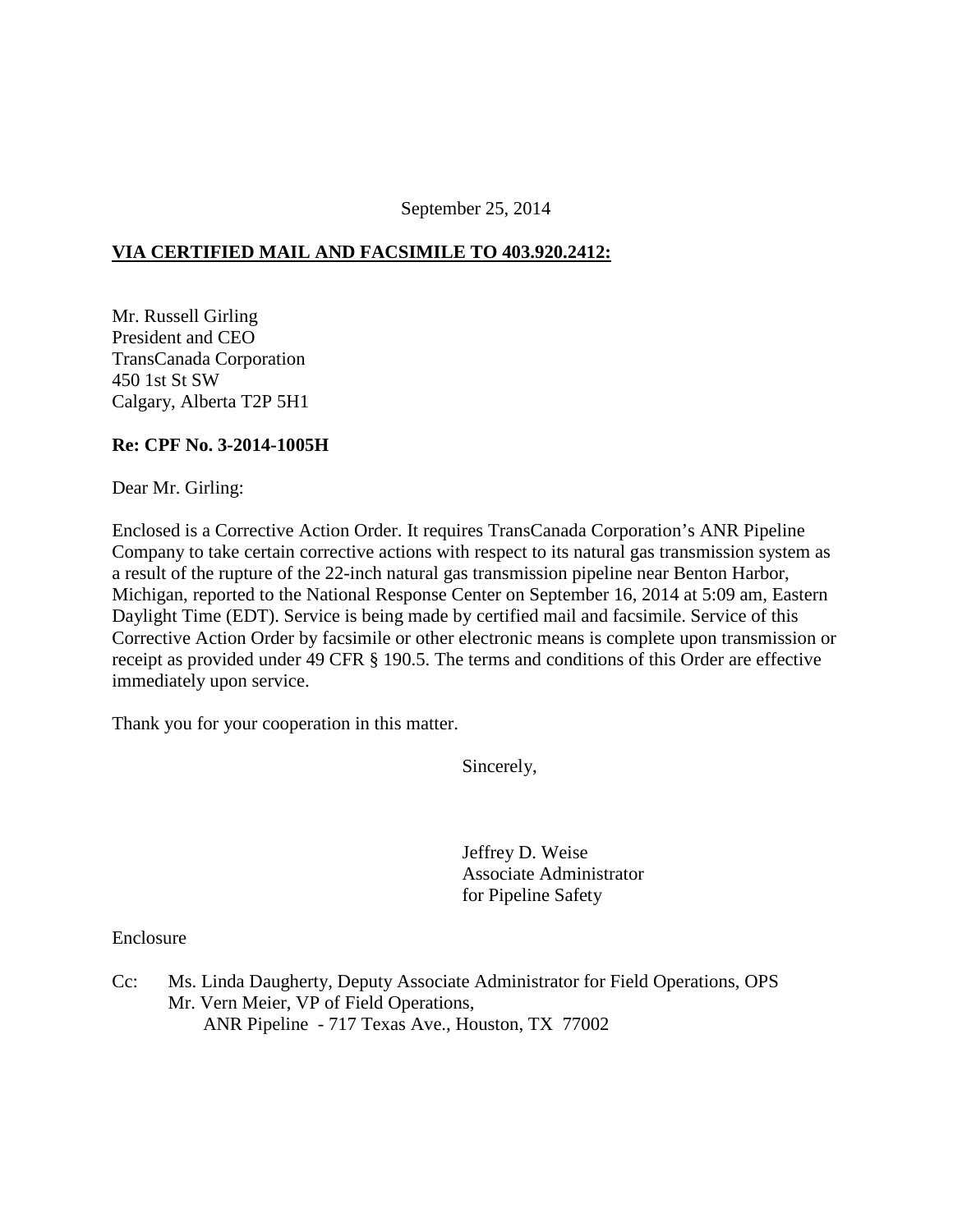## **U.S. DEPARTMENT OF TRANSPORTATION PIPELINE AND HAZARDOUS MATERIALS SAFETY ADMINISTRATION OFFICE OF PIPELINE SAFETY WASHINGTON, D.C. 20590**

| In the Matter of                                                    |  |
|---------------------------------------------------------------------|--|
| <b>ANR Pipeline Company,</b><br>a subsidiary of TransCanada Corp.,) |  |
| <b>Respondent</b>                                                   |  |

**\_\_\_\_\_\_\_\_\_\_\_\_\_\_\_\_\_\_\_\_\_\_\_\_\_\_\_\_\_\_\_\_\_\_\_ )** 

**\_\_\_\_\_\_\_\_\_\_\_\_\_\_\_\_\_\_\_\_\_\_\_\_\_\_\_\_\_\_\_\_\_\_\_** 

**) CPF No. 3-2014-1005H** 

# **CORRECTIVE ACTION ORDER**

#### **Purpose and Background**

This Corrective Action Order (Order) is being issued, under the authority of 49 USC § 60112 and 49 CFR § 190.233, to require TransCanada Corporation's subsidiary ANR Pipeline Co. (TransCanada/ANR or Respondent) to take the necessary corrective action to protect the public, property, and environment from potential hazards associated with a recent rupture involving TransCanada/ANR's 22-inch natural gas transmission pipeline near Benton Harbor, Michigan.

On September 16, 2014, a failure occurred on Respondent's 22-inch diameter 0-100 Line at MP 933.59, approximately 1.4 miles east of the I-94 exit to Benton Harbor, Michigan, resulting in the release of an estimated 99.8 million cubic feet (MMCF) of natural gas into the atmosphere and the ejection of approximately fifty feet of pipe from the ground (Failure). The cause of the Failure has not yet been determined.

Pursuant to 49 USC § 60117, the Pipeline and Hazardous Materials Safety Administration (PHMSA), Office of Pipeline Safety (OPS), initiated an investigation of the Failure. The preliminary findings of the ongoing investigation are set forth below.

#### **Preliminary Findings**

- ANR Pipeline Co., a subsidiary of TransCanada Corporation, owns and operates approximately 9,946.8 miles of natural gas transmission pipelines in Illinois, Indiana, Iowa, Kansas, Michigan, Missouri, Nebraska, Ohio, Wisconsin, Kentucky, Mississippi, Tennessee, Arkansas, Louisiana, Oklahoma, and Texas, as listed in ANR Pipeline Co.'s 2013 annual report to PHMSA.
- The pipeline that failed is a 22-inch diameter steel pipeline referred to as the 0-100 Line. A 30-inch diameter steel pipeline referred to as the 1-100 Line runs parallel to the 0-100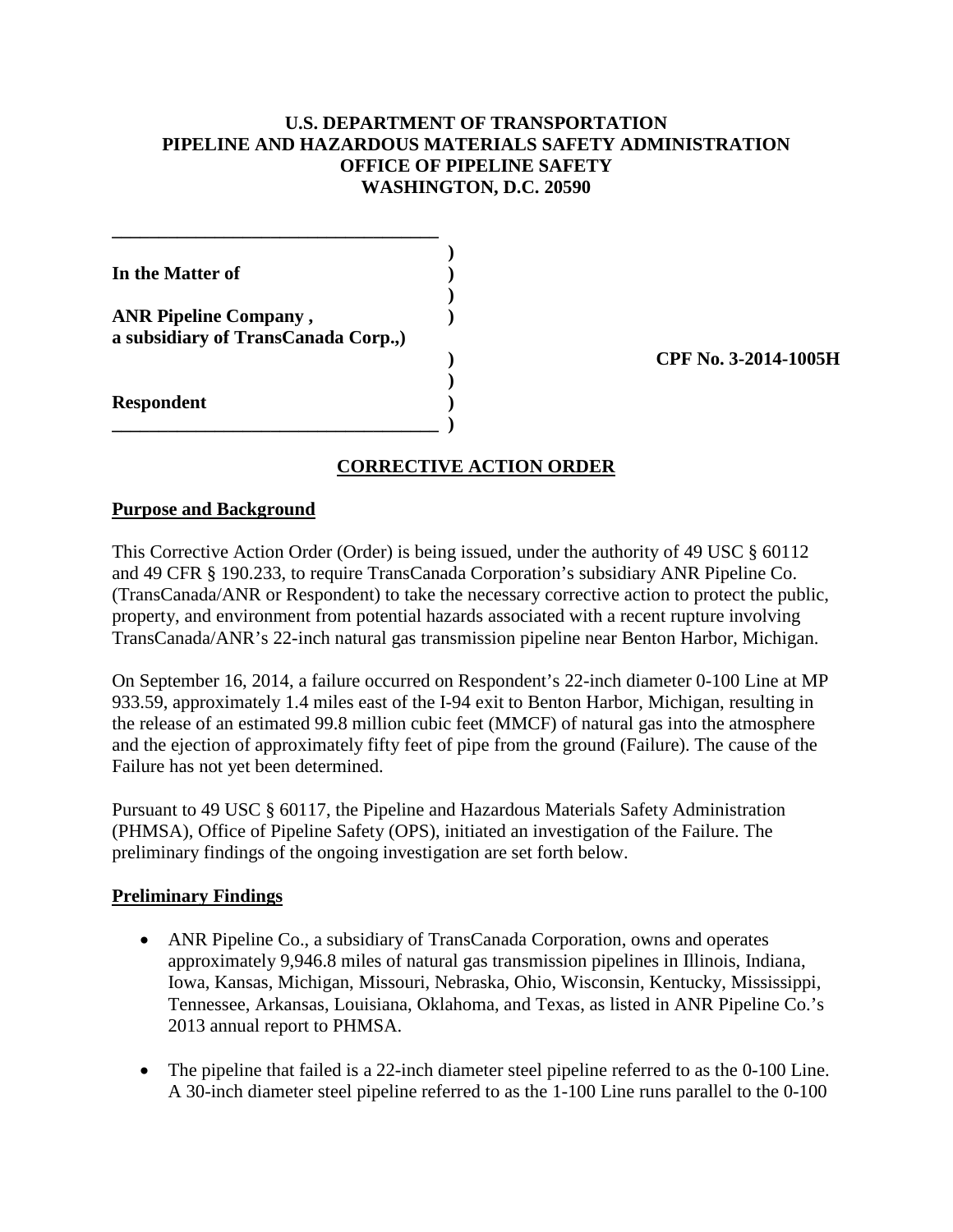Line, and is approximately 25 feet away at the failure location. The nearest compressor stations are the Bridgeman Compressor Station (MP 915.82) and the Hamilton Compressor Station (MP 977.5). For the purposes of this Order, the pipelines affected are TransCanada/ANR's 0-100 Line and the 1-100 Line between MP 915.82 and MP 977.5 ("Affected Segment"). The Affected Segment traverses Berrien, Van Buren, and Allegan Counties in Michigan. The Failure occurred in Berrien County, Michigan, near milepost 933.59.

- The Failure took place in a wooded area with creeks and farm ponds in close proximity. The specific area of the Failure is considered a Class 1 location. The nearest Class 2 locations are approximately 850 feet to the south, and 2700 feet to the north. The nearest Class 3 locations are 5100 feet to the north, and 2.7 miles to the south. The nearest High Consequence Area (HCA) is approximately 4700 feet to the north. The pipeline also crosses rivers and an interstate highway (I-94) near the Failure location.
- No ignition, fatalities, or injuries were reported as a result of the Failure. Approximately 550 people, reportedly comprising approximately 200 households, were evacuated as a result of the Failure, and nine roads were closed to limit access to the Failure location. Evacuated residents were permitted to return to their homes at 5:15 p.m. EDT on September 16, 2014.
- The 0-100 Line is currently isolated from Main Line Valve 61 (MP 931.72) to Main Line Valve 62 (MP 946.99), a distance of approximately 15.27 miles (Isolated Segment). TransCanada/ANR has reported to PHMSA that the 1-100 Line and the balance of the 0- 100 Line within the Affected Segment have been reduced to a maximum discharge pressure of 724 psig at the Bridgeman Compressor Station. The pipelines are typically operated in common.
- According to TransCanada/ANR reports, the 0-100 Line in the area of the Failure was originally installed in 1949. It is 22-inch diameter with a wall thickness of 0.250 inches. The pipe is Grade X52 and has a flash-welded longitudinal seam with coal tar enamel and liquid epoxy coating. The pipe was manufactured by A.O. Smith. TransCanada/ANR has reported that a portion of pipe in the area of the Failure was replaced in 1960 following an in-service failure.
- Two pipeline fragments have been recovered, one approximately 30 feet in length and the other approximately 20 feet in length. Onsite observations appear to show the rupture was the result of longitudinally-oriented external cracking.
- According to information provided to PHMSA during the initial investigation, SCADA and pipeline instrumentation indicate that the failure occurred at 1:59 a.m. EDT. TransCanada/ANR's Gas Control received an external call at 2:45 a.m. EDT reporting un-odorized gas blowing at a very high pressure. The On-Call technician was dispatched by Gas Control at 2:50 a.m. EDT. The pipeline was equipped with automatic shutoff valves; however, only three of the four valves are reported to have closed as intended. The failed pipeline segment was reported to have been isolated from MP 931.72 to MP 946.99 at 4:50 a.m. EDT. TransCanada/ANR reported the incident to the National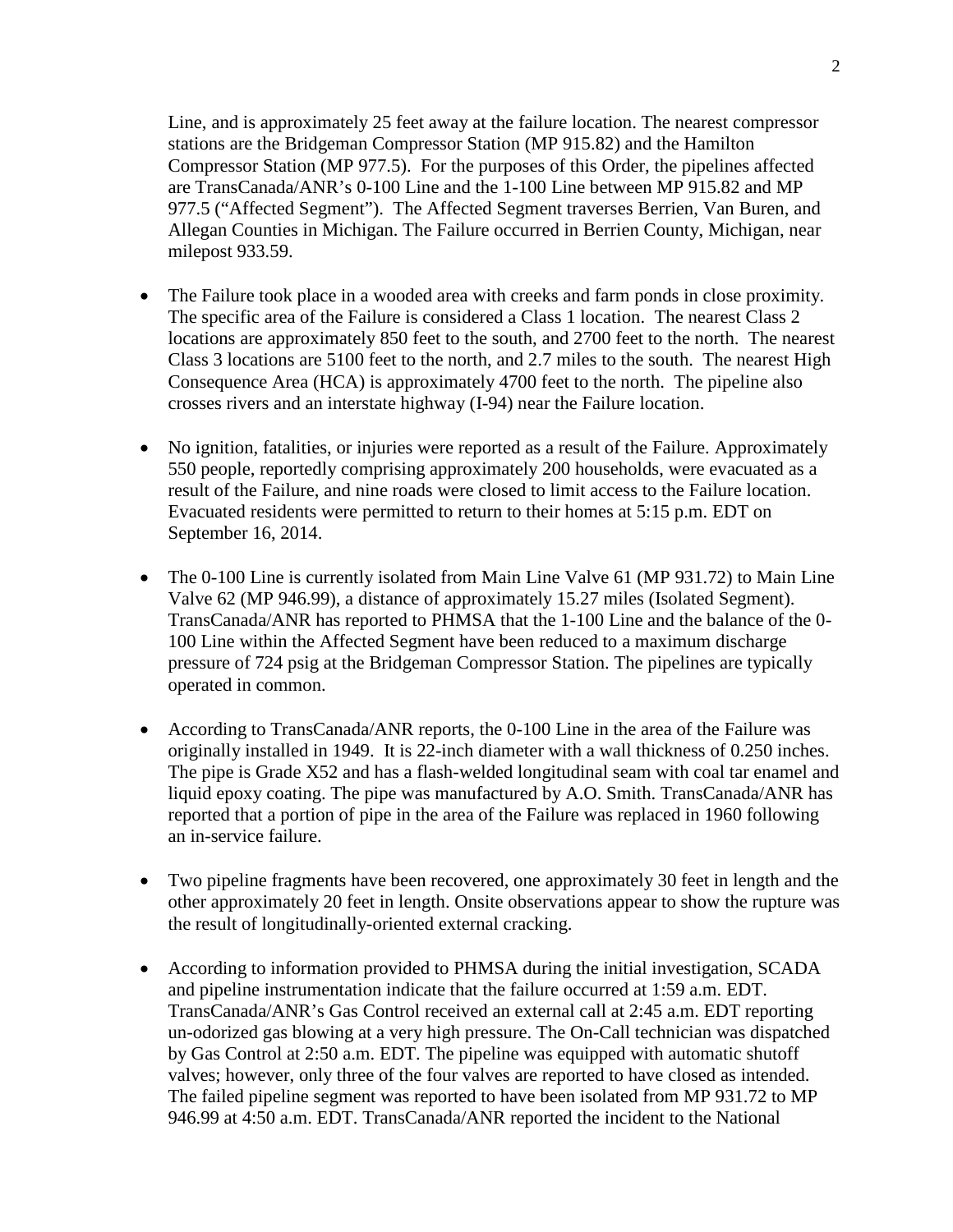Response Center (NRC) on September 16, 2014 at 5:09 a.m. EDT (NRC Report #1095426). PHMSA initiated an investigation of the incident, which involved an on-site investigation at the failure location by the Michigan Public Service Commission (PHMSA's agent for interstate natural gas pipelines in Michigan).The maximum allowable operating pressure (MAOP) of the pipeline at the Failure site was 850 psig. At the time of the failure, the actual operating pressure of the pipeline at the closest monitoring point to the failure location (Benton Harbor Meter Station) was 805 psig.

- The 1-100 Line within the Affected Segment is 30-inch diameter, and a majority of the pipeline was also manufactured by AO Smith. It has a flash-welded longitudinal seam. It is predominantly composed of 0.438-inch wall thickness Grade X-52 pipe and has a coal tar enamel coating. The 0-100 Line and the 1-100 Line are generally subject to the same environmental conditions.
- A Safety Related Condition Report (SRCR 20140045) was filed with PHMSA on May 1, 2014, by TransCanada/ANR for the segment of the 0-100 Line between the Sandwich, IL Compressor Station (MP 796) and the Bridgeman, MI Compressor Station (MP 915.82). The SRCR was related to seam-weld anomalies reported as a result of an EMAT In-line Inspection (ILI) tool run which necessitated pressure reductions.

#### **Determination of Necessity for Corrective Action Order and Right to Hearing**

Section 60112 of Title 49, United States Code, provides for the issuance of a Corrective Action Order, after reasonable notice and the opportunity for a hearing, requiring corrective action, which may include the suspended or restricted use of a pipeline facility, physical inspection, testing, repair, replacement, or other action as appropriate. The basis for making the determination that a pipeline facility is hazardous, requiring corrective action, is set forth both in the above-referenced statute and 49 CFR § 190.233, a copy of which is enclosed.

Section 60112 and the regulations promulgated thereunder provide for the issuance of a Corrective Action Order without prior opportunity for notice and hearing, upon a finding that failure to issue the Order expeditiously will likely result in serious harm to life, property, or the environment. In such cases, an opportunity for a hearing will be provided as soon as practicable after the issuance of the Order.

After evaluating the foregoing preliminary findings of fact, I find that continued operation of the Affected Segment without corrective measures would be hazardous to life, property, and the environment. Additionally, having considered the nature of the Failure, the location of the Failure, the proximity of the Affected Segment to populated areas, rivers, an interstate highway, and other sensitive areas, the apparent malfunction of an automatic shutoff valve, and the nature of the product being transported, I find that a failure to issue this Order expeditiously to require immediate corrective action would result in the likelihood of serious harm to life, property, or the environment.

Accordingly, this Corrective Action Order mandating immediate corrective action is issued without prior notice and opportunity for hearing. The terms and conditions of this Order are effective upon receipt.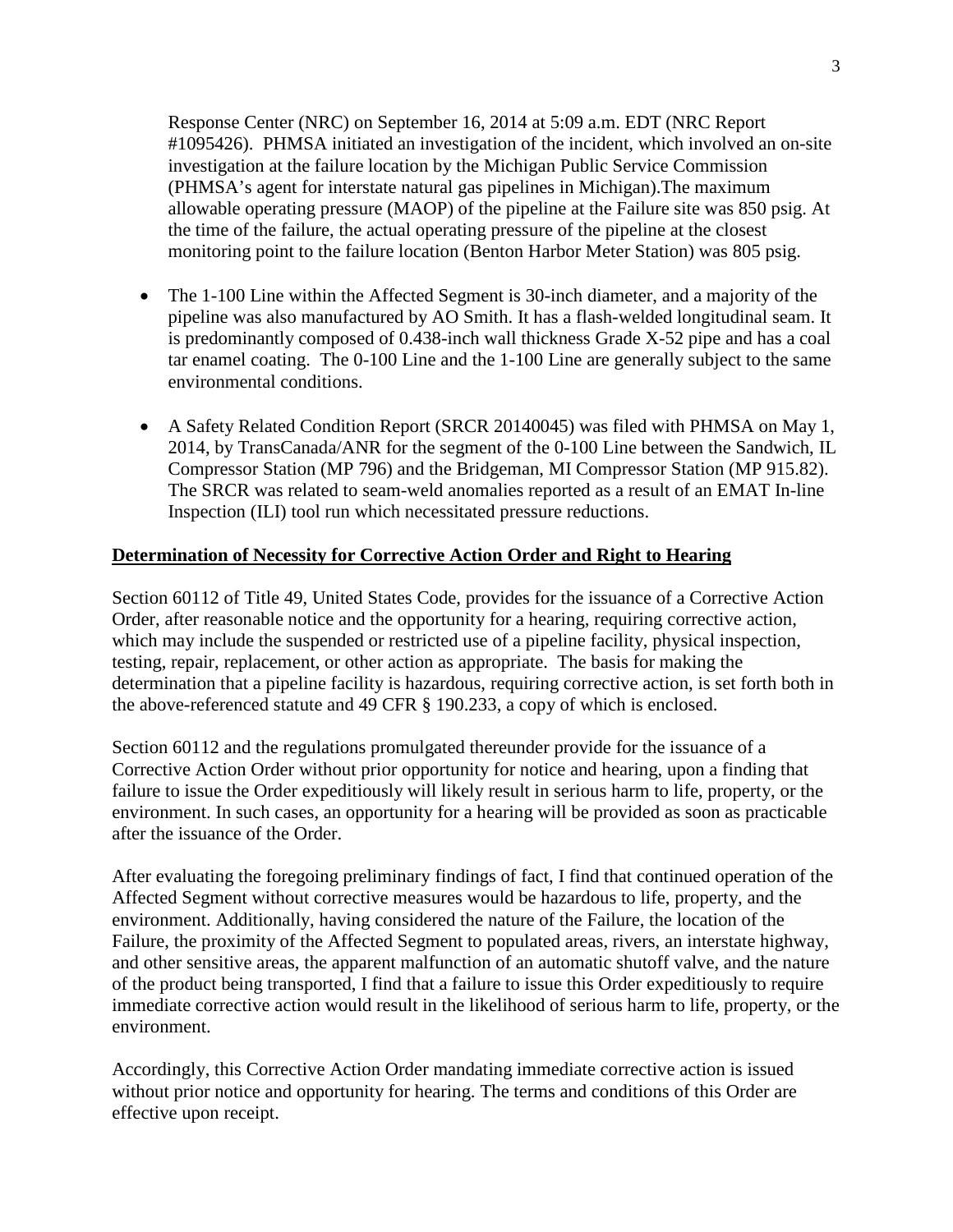Within 10 days of receipt of this Order, Respondent may request a hearing, to be held as soon as practicable, by notifying the Associate Administrator for Pipeline Safety in writing, with a copy to the Director of Central Region OPS, PHMSA (Director). If a hearing is requested, it will be held telephonically or in-person in Kansas City, MO or Washington, DC.

After receiving and analyzing additional data in the course of this investigation, PHMSA may identify other corrective measures that need to be taken. In that event, Respondent will be notified of any additional measures required and amendment of this Order will be considered. To the extent consistent with safety, Respondent will be afforded notice and an opportunity for a hearing prior to the imposition of any additional corrective measures.

#### **Required Corrective Actions**

Pursuant to 49 USC § 60112, I hereby ORDER TransCanada/ANR to immediately take the following corrective actions regarding the Affected Segment:

1. *Operation.* Respondent must not operate the 0-100 Line between MP 931.72 and MP 946.99 (Isolated Segment) until authorized in writing to do so by the Director.

#### 2. *Operating Pressure Restriction.*

- a. Respondent must not operate the Affected Segment at a pressure greater than 80% of actual operating pressure at the time of the Failure. At the time of the failure, the pipeline was flowing from Bridgeman to Hamilton, but the line is capable of reverse operation. Submit the operating pressures for each compressor station on the Affected Segment at the time of failure and reduced discharge pressure limits for approval by the Director in the Restart plan referenced in Item 3. The pressure limits shall take into consideration both possible directions of flow (from Bridgeman to Hamilton and vice versa). This pressure restriction will remain in effect until written approval to increase or modify the pressure or return the pipeline to its pre-failure operating pressure is obtained from the Director pursuant to Items 5 and 6.
- b. Respondent may not operate any other portion of the 0-100 Line or the 1-100 Line at a pressure greater than the actual operating pressure at the time of the Failure.
- c. This pressure restriction is to remain in effect until written approval to increase the pressure or return the pipeline to its pre-failure operating pressure is obtained from the Director.
- d. Within 5 days of receipt of this Order, Respondent must provide the Director with the actual operating pressures of each compressor station and each main line pressure regulating station at the time of Failure and the documentation associated with the revised maximum pressure set-points at these same locations.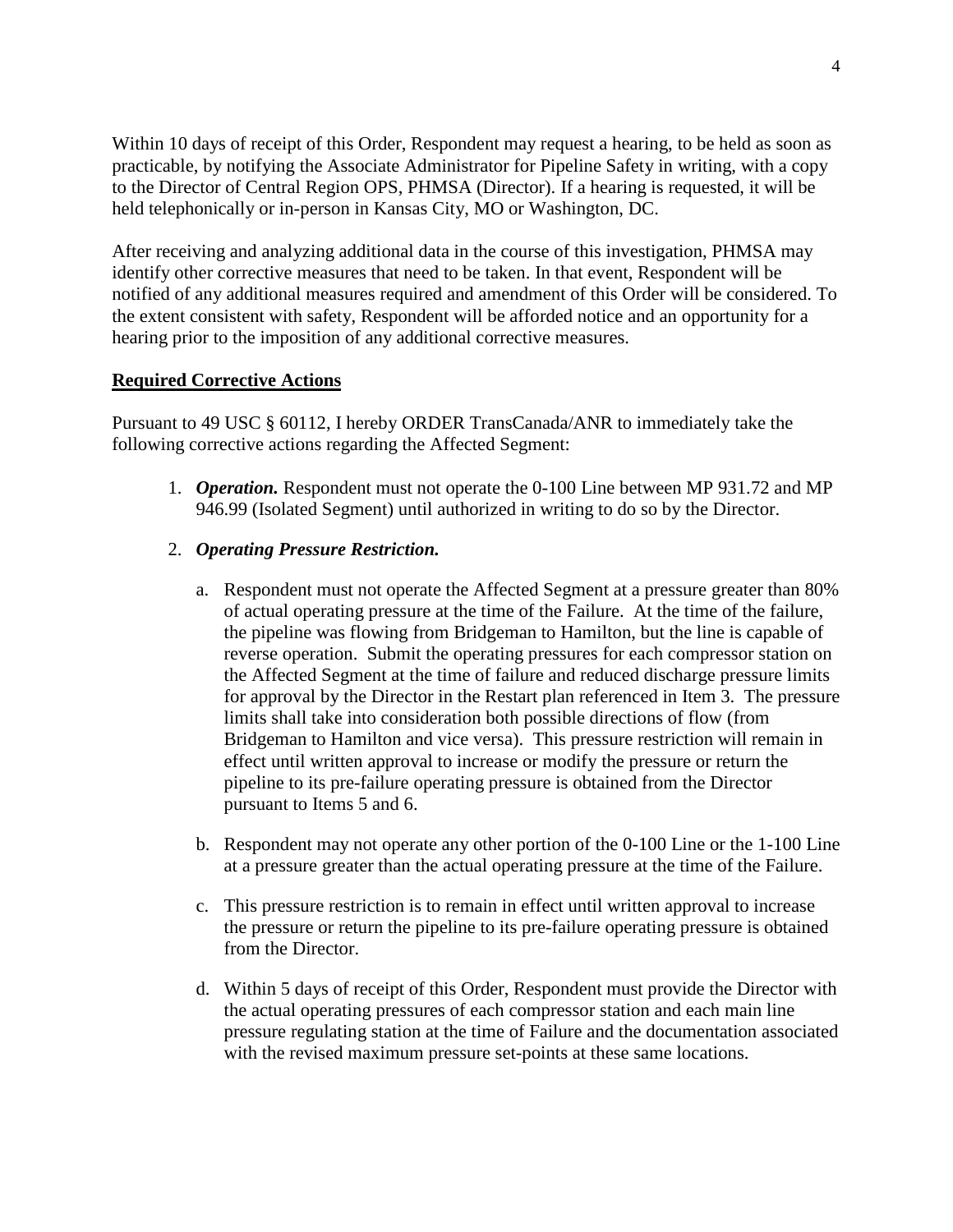- e. These pressure restrictions require any relevant remote or local alarm limits, software programming set-points or control points, and mechanical over-pressure devices to be adjusted accordingly and documentation provided to the Director.
- f. When determining the pressure restriction set-points, Respondent must take into account any ILI features or anomalies present to provide for continued safe operation while further corrective actions are completed.
- g. Respondent must review the pressure restriction quarterly by analyzing operating data, including pressure and ILI data. ILI features or anomalies present in the Affected Segment must be reviewed, and operating pressure must be immediately reduced to maintain the safe operations of the Affected Segment. Results of the quarterly review must be submitted to the Director. The results must include, at a minimum, the current discharge set-point (including any additional pressure reductions) values per location, the highest experienced operating pressure and associated date for each location, and the total number of pressure exceedances during this time frame.
- 3. *Restart Plan.* Prior to resuming operation of the Isolated Segment, develop and submit a written Restart Plan to the Director for prior approval.
	- a. The Director may approve the Restart Plan incrementally without approving the entire plan, but the Isolated Segment cannot resume operation until the Restart Plan is approved in its entirety and implemented as approved.
	- b. Once approved by the Director, the Restart Plan will be incorporated by reference into this Order.
	- c. The Restart Plan must provide for adequate patrolling of the Isolated Segment during the restart process and must include incremental pressure increases during start-up, with each increment to be held for at least 2 hours.
	- d. The Restart Plan must include sufficient surveillance of the pipeline during each pressure increment to ensure that no leaks are present when operation of the line resumes.
	- e. The Restart Plan must specify a day-light restart and include advance communications with local emergency response officials.
	- f. The Restart Plan must provide for a review of the Affected Segment for conditions similar to those of the Failure, including a review of construction, operating and maintenance (O&M) and integrity management records such as ILI results, hydrostatic tests, root cause failure analysis of prior failures, aerial and ground patrols, corrosion, cathodic protection, excavations and pipe replacements. Respondent must address any findings that require remedial measures to be implemented prior to restart.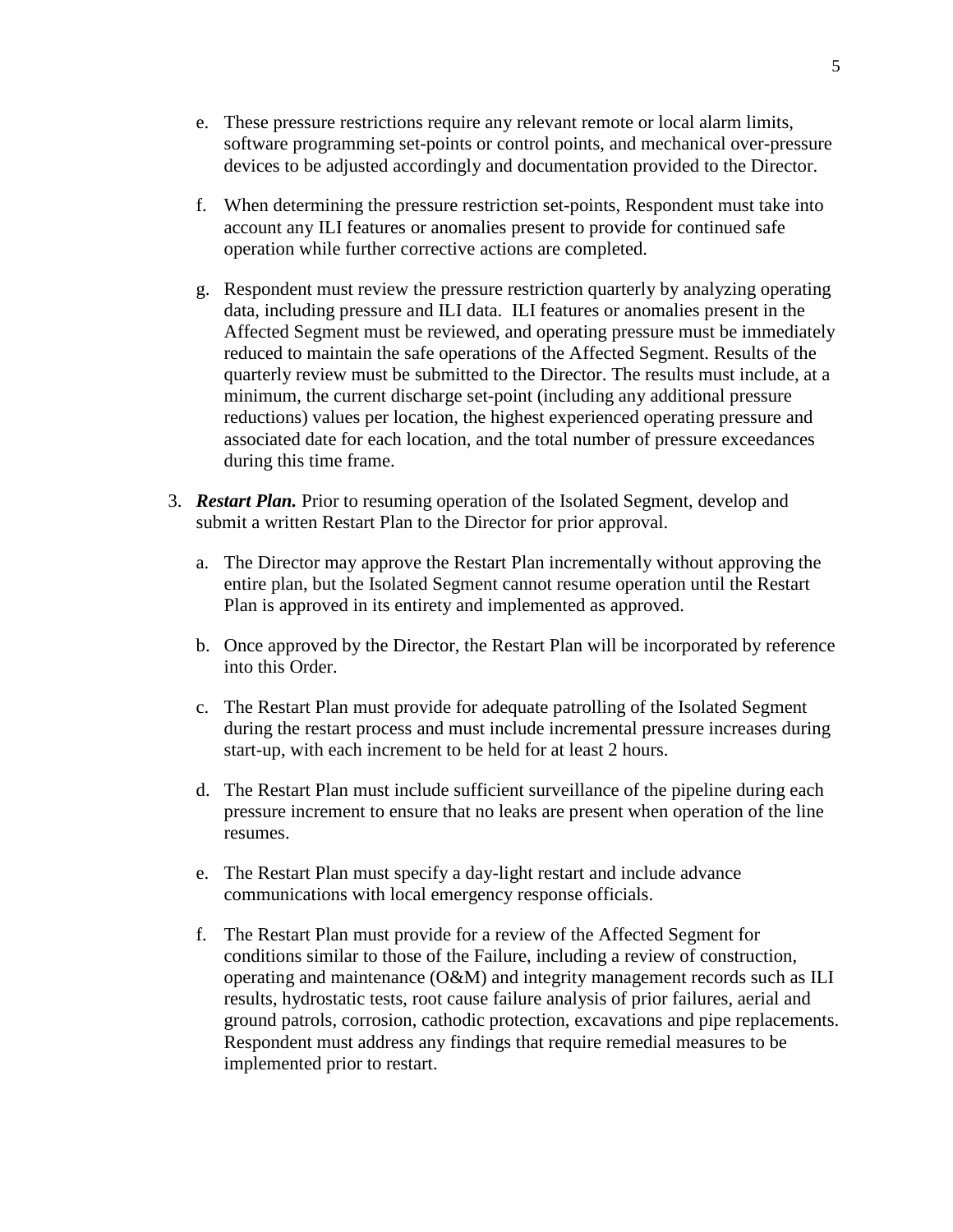- g. The Restart Plan must include documentation of the completion of all mandated actions, and a management of change plan to ensure that all procedural modifications are incorporated into Respondent's O&M manual.
- h. The Restart Plan must provide for hydrostatic pressure testing within the Affected Segment in accordance with a written plan which must be approved by the Director.
- 4. *Return to Service.* After the Director approves the Restart Plan, Respondent may return the Isolated Segment to service in accordance with the Restart Plan, but the operating pressure may not exceed 80% of the actual operating pressure in effect immediately prior to the Failure in accordance with Item 2 above.
- 5. *Removal of Pressure Restriction.* The Director may allow the removal or modification of the pressure restriction upon a written request from Respondent demonstrating that restoring the pipeline to its pre-failure operating pressure is justified, based on a reliable engineering analysis showing that the pressure increase is safe considering all known defects, anomalies, and operating characteristics of the pipeline.
- 6. *Modification of Pressure Restriction.* The Director may allow the temporary removal or modification of the pressure restrictions upon a written request from Respondent. Should this be requested, the written request will define other temporary mitigative and preventive measures that are to be implemented prior to and during the temporary removal or modification of the pressure restriction. The Director's determination will be based on the failure cause and provision of evidence that preventive and mitigative actions taken by the operator provide for the safe operation of the Affected Segment during the temporary removal or modification of the pressure restriction. After the temporary removal or modification is completed, documentation shall be provided to the Director substantiating other measures completed. Appeals to determinations of the Director in this regard will be decided by the Associate Administrator for Pipeline Safety.
- 7. *Instrumented Leakage Survey.* Within 60 days of the receipt of this Order, Respondent must perform an aerial or ground instrumented leakage survey of the Affected Segment, using technology acceptable to the Director. Respondent must investigate all leak indications and remediate all leaks discovered. Respondent must submit documentation of this survey to the Director within 15 days of completion of this survey. Documentation related to remedial measures taken and associated completion dates must be submitted to the Director within 60 days of completion.
- 8. *Records Verification.* As recommended in PHMSA Advisory Bulletin 2012-06, verify the records for the Affected Segment to confirm the MAOP. Respondent must submit documentation of this record verification to the Director within 45 days of receipt of this Order and report any required changes or record discrepancies identified during this review.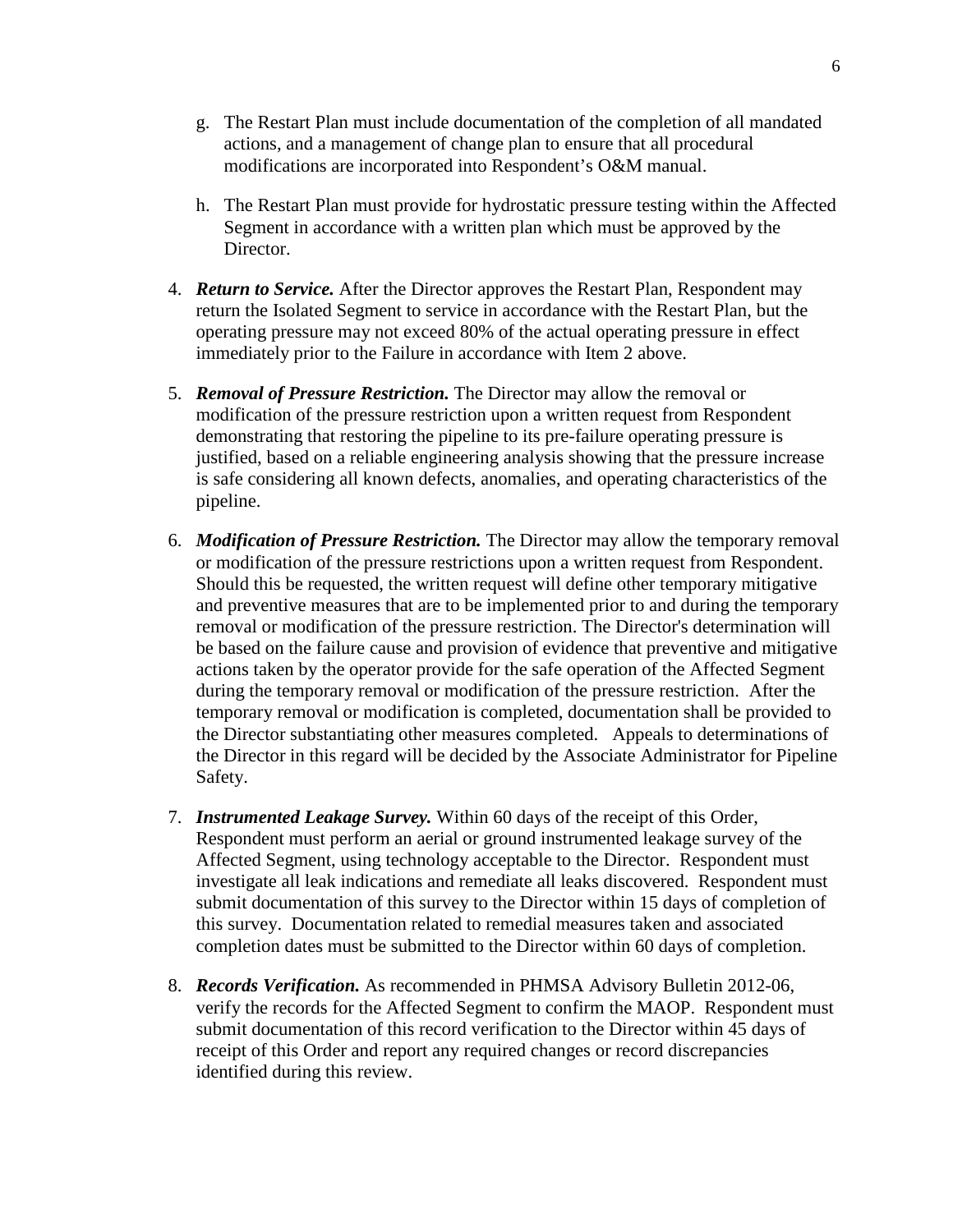- 9. *Review of Prior ILI Results.* Within 60 days of the receipt of this Order, Respondent must complete a review of any previous ILI results of the Affected Segment. Respondent must re-evaluate all ILI results from the past 10 calendar years, including a review of the ILI vendors' raw data and analysis. In the course of this review and re-evaluation, Respondent must determine whether any features were present in the failed pipe joint and/or any other pipe removed, and determine if any features with similar characteristics are present elsewhere on the Affected Segment. Report to PHMSA any wall thickness discrepancies found during the records reviewed. Respondent must submit documentation of this ILI review to the Director within 15 days of the completion of this Review as follows:
	- a. List all ILI tool runs, tool types, and the date of the tool runs.
	- b. List (describe type, size, wall loss, etc.) and identify the specific location of all ILI features present in the failed joint and/or other pipe removed.
	- c. List (describe type, size, wall loss, etc.) and identify the specific location of all ILI features present elsewhere on the Affected Segment.
	- d. Explain the process used to review the ILI results and the results of the reevaluation.
- 10. *Mechanical and Metallurgical Testing.* Within 45 days of the receipt of this Order, complete mechanical and metallurgical testing and failure analysis of the failed pipe, including an analysis of soil samples and any foreign materials. Complete the testing and analysis as follows:
	- a. Document the chain-of-custody when handling and transporting the failed pipe section and other evidence from the failure site.
	- b. Within 10 days of receipt of this Order, develop and submit the testing protocol and the proposed testing laboratory to the Director for prior approval.
	- c. Prior to beginning the mechanical and metallurgical testing, provide the Director with the scheduled date, time, and location of the testing to allow for an OPS representative to witness the testing.
	- d. Ensure the testing laboratory distributes all reports, whether draft or final, in their entirety to the Director at the same time they are made available to Respondent.
- 11. *Root Cause Failure Analysis.* Within 90 days following receipt of this Order, complete a root cause failure analysis (RCFA) and submit a final report of this RCFA to the Director. The RCFA must be supplemented/facilitated by an independent third-party expert acceptable to the Director and must document the decision-making process and all factors contributing to the cause or extent of the Failure. The RCFA must provide a detailed review of all SCADA and Controller activities that relate to the Failure. SCADA enhancements identified during this review shall be included in the report, which will include approximate timelines for implementation of such enhancements. Activities reviewed and summarized must include, but may not be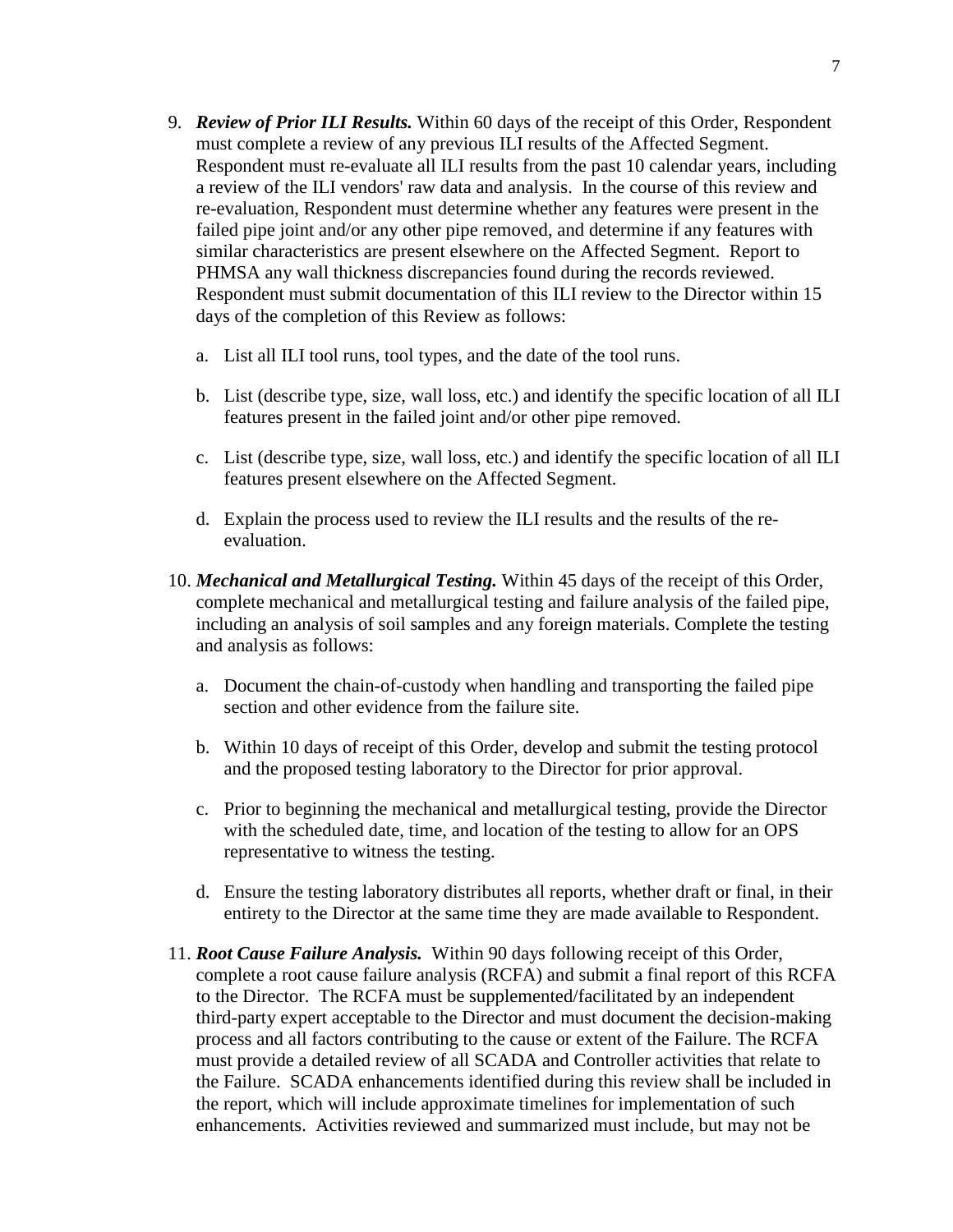limited to: controller actions on the day before the Failure, the day of the Failure, and the day after the Failure; maintenance activities (same three days); automatic shutoff valve configuration, control operations, controller notes or logs (same three days); actual and calculated instrumentation readings (same three days); available communication statistics (same three days, including pressure and flow value poll times); other SCADA equipment functions (same three days); and SCADA maintenance requests and status (during the 6 months preceding the incident). The report should also include a review of 30 days of detailed pressure information to document any changes in operating conditions. The report should provide a specific summary regarding whether or not the controller(s) had adequate information to recognize and respond to abnormal operating conditions. If adequate information did not exist to recognize these conditions, identify enhancements for the SCADA system (display changes, added instrumentation, alarms, etc.) and controller activities that could provide the necessary data and allow for controller recognition. The final report must include findings, contributory factors, training considerations (if identified during the analysis), any lessons learned, and an identification of whether the findings and lessons learned are applicable to other locations within Respondent's pipeline system.

- 12. *Emergency Response Plan and Training Review.* Within 45 days of the receipt of this Order, Respondent must review and assess the effectiveness of its emergency response plan with regards to the Failure. Respondent must include in the review and assessment the on-scene response and support, coordination, and communication with emergency responders and public officials, as well as a review and assessment of the effectiveness of its emergency training program. Respondent must amend its emergency response plan and emergency training, if necessary, to reflect the results of this review. The documentation of this Emergency Response Plan and Training Review and any proposed corrective measures must be provided to the Director.
- 13. *Integrity Work Plan (IWP).* Within 90 days of the receipt of this Order, Respondent must submit an Integrity Work Plan (IWP) to the Director for approval.
	- a. The Director may approve the IWP incrementally without approving the entire IWP.
	- b. Once approved by the Director, the IWP will be incorporated by reference into this Order.
	- c. The IWP must specify the tests, inspections, assessments, evaluations, and remedial measures Respondent will use to verify the integrity of the Affected Segment. It must address all known or suspected factors and causes of the Failure. Respondent should consider both the risk of another failure and the consequence of another failure to develop a prioritized schedule for IWP related work along the Affected Segment.
	- d. The IWP must include a procedure or process to: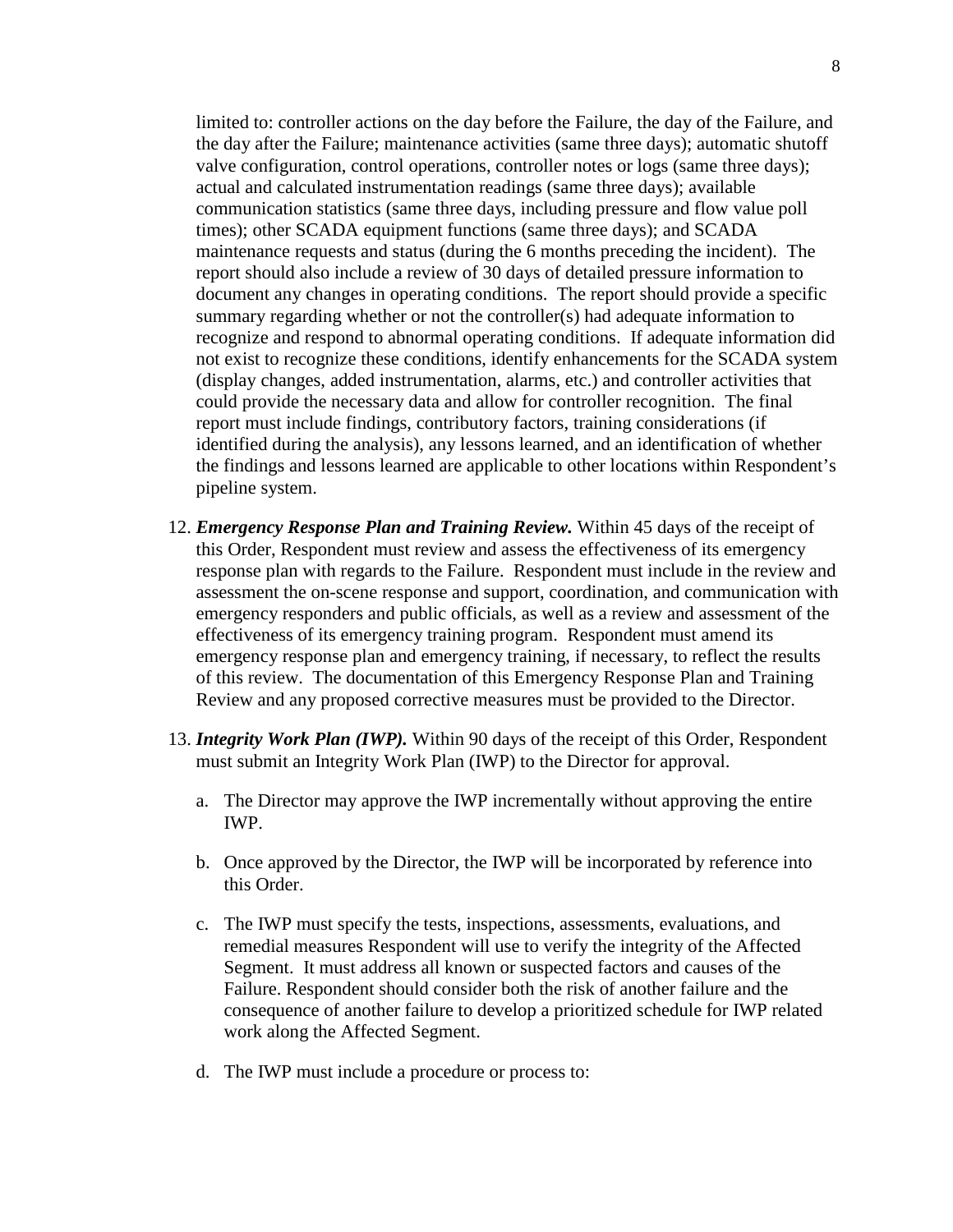- i. Identify pipe in the Affected Segment with characteristics similar to the contributing factors identified for the Failure.
- ii. Gather all data necessary to review the failure history (in service and pressure test failures) of the Affected Segment and to prepare a written report containing all the available information, such as the locations, dates, and causes of leaks and failures.
- iii. Integrate the results of the metallurgical testing, root cause failure analysis, and other corrective actions required by this Order with all relevant pre-existing operational and assessment data for the Affected Segment. Pre-existing operational data includes, but is not limited to, construction, operations, maintenance, testing, repairs, prior metallurgical analyses, and any third-party consultation information. Pre-existing assessment data includes, but is not limited to, ILI tool runs, hydrostatic pressure testing, direct assessments, close interval surveys, and DCVG/ACVG surveys.
- iv. Determine if conditions similar to those contributing to the Failure are likely to exist elsewhere on the Affected Segment.
- v. Conduct additional field tests, inspections, assessments, and/or evaluations to determine whether, and to what extent, the conditions associated with the Failure and other failures from the failure history (see  $[13(d)(ii)]$ ) above) or any other integrity threats are present elsewhere on the Affected Segment. At a minimum, this process must consider all failure causes and specify the use of one or more of the following:
	- 1. ILI tools that are technically appropriate and sufficiently reliable for assessing the pipeline system based on the cause of the Failure,
	- 2. Hydrostatic pressure testing,
	- 3. Close-interval surveys,
	- 4. Cathodic protection surveys, to include interference surveys in coordination with other utilities (e.g. underground utilities, overhead power lines, etc.) in the area,
	- 5. Coating surveys,
	- 6. Stress corrosion cracking surveys,
	- 7. Selective seam corrosion surveys; and,
	- 8. Other tests, inspections, assessments, and evaluations appropriate for the failure causes (such as soil analysis).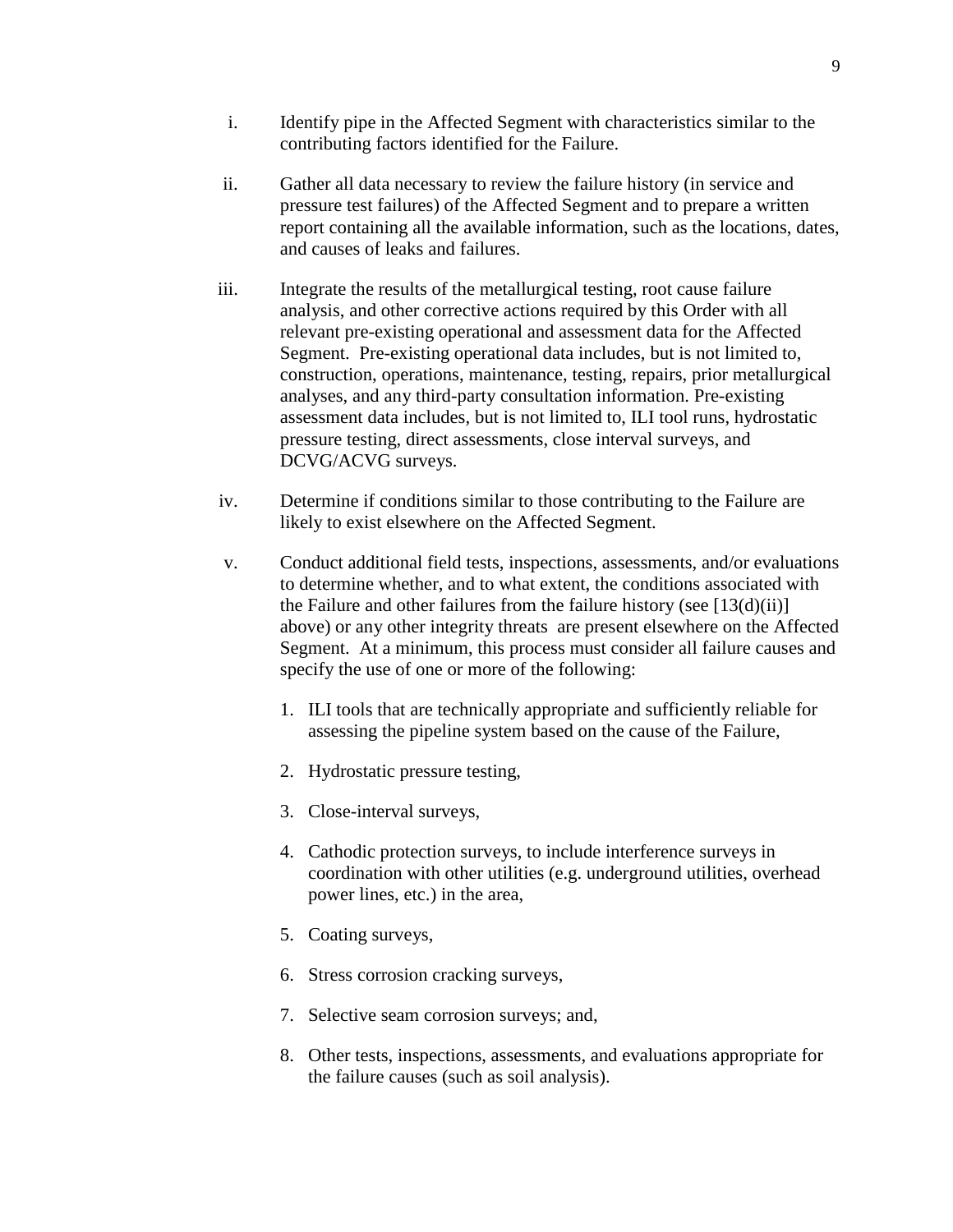Note: Respondent may use the results of previous tests, inspections, assessments, and evaluations if approved by the Director, provided the results of the tests, inspections, assessments, and evaluations are analyzed with regard to the factors known or suspected to have contributed to the Failure.

- vi. Describe the inspection and repair criteria that will be used to prioritize, excavate, evaluate, and repair anomalies, imperfections, and other identified integrity threats, including a description of how any defects will be graded and a schedule for repairs or replacement.
- vii. Describe, based on the known history and condition of the Affected Segment, the methods that will be used to repair, replace, or take other corrective measures to remediate the conditions associated with the Failure and to address other known integrity threats along the Affected Segment. The repair, replacement, or other corrective measures must meet the criteria specified in  $[13(d)(vi)]$  above.
- viii. Implement continuing long-term periodic testing and integrity verification measures to ensure the ongoing safe operation of the Affected Segment, considering the results of the analyses, inspections, evaluations, and corrective measures undertaken pursuant to the Order.
- e. Include a proposed schedule for completion of the IWP.
- f. Respondent must revise the IWP as necessary to incorporate new information obtained during the failure investigation and remedial activities, to incorporate the results of actions undertaken pursuant to this Order, and/or to incorporate modifications required by the Director.
	- i. Submit any plan revisions to the Director for prior approval.
	- ii. The Director may approve plan revisions incrementally.
	- iii. Any and all revisions to the IWP after it has been approved and incorporated by reference into this Order will be fully described and documented in the CAO Documentation Report (CDR).
- g. Implement the IWP as it is approved by the Director, including any revisions to the plan.
- 14. *Quarterly Reports.* Respondent must submit quarterly reports to the Director that include all available data and results of the testing and evaluations required by this Order and describe the progress of the repairs or other remedial actions being undertaken. The first quarterly report is due on January 15, 2015, and will cover the period from the Failure until December 31, 2014. Subsequent Quarterly Reports are due 15 days after the end of the applicable quarter. The Director may change the interval for the submission of these reports.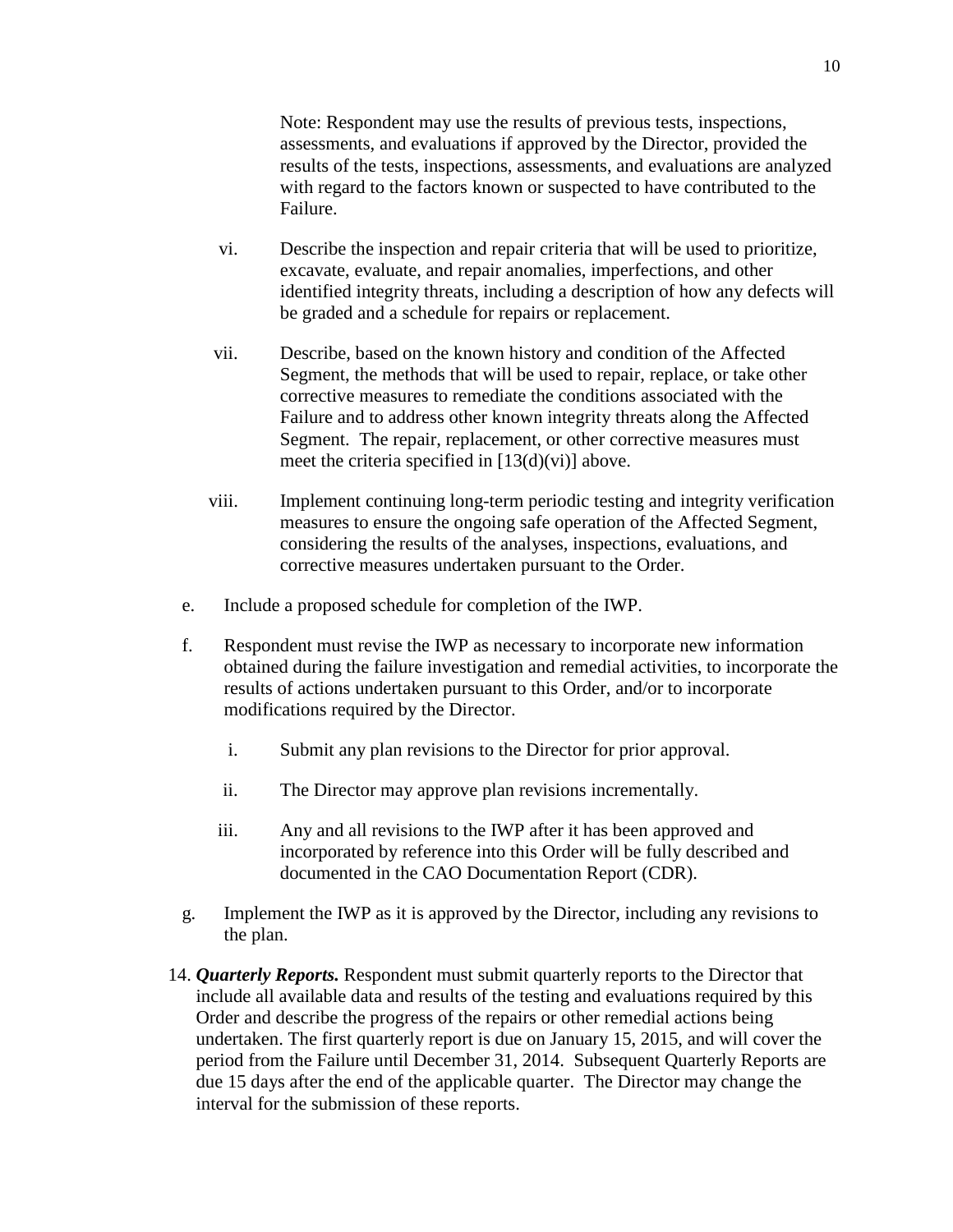- 15. *Documentation of Costs.* It is requested but not required that Respondent maintain documentation of the costs associated with implementation of this Corrective Action Order. Include in each quarterly report the to-date costs and cost totals associated with each Item of this Order.
- 16. *Approvals.* With respect to each submission that under this Order requires the approval of the Director, the Director may (a) approve, in whole or in part, the submission; (b) approve the submission on specified conditions; (c) modify the submission to cure any deficiencies; (d) disapprove in whole or in part, the submission, directing that Respondent modify the submission, or (e) any combination of the above. In the event of approval, approval upon conditions, or modification by the Director, Respondent shall proceed to take all action required by the submission as approved or modified by the Director. If the Director disapproves of all or any portion of the submission, Respondent must correct all deficiencies within the time specified by the Director and resubmit it for approval.
- 17. *Extensions of Time.* The Director may grant an extension of time for compliance with any of the terms of this Order upon a written request timely submitted demonstrating good cause for an extension.
- 18. *CAO Documentation Report (CDR*). Respondent must create and revise, as necessary, a CAO Documentation Report (CDR). When Respondent has concluded all the items in this Order, it will submit the final CDR in its entirety to the Director. This will allow the Director to complete a thorough review of all actions taken by Respondent with regards to this Order prior to approving the closure of this Order. The intent is for the CDR to summarize all activities and documentation associated with this Order in one document.
	- a. The Director may approve the CDR incrementally without approving the entire CDR.
	- b. Once approved by the Director, the CDR will be incorporated by reference into this Order.
	- c. The CDR must include but not be limited to:
		- i. Table of Contents;
		- ii. Summary of the pipeline failure of Sept 16, 2014, and the response activities;
		- iii. Summary of pipe data/properties and all prior assessments of the *Affected Segment*;
		- iv. Summary of all tests, inspections, assessments, evaluations, and analysis required by the Order;
		- v. Summary of the Mechanical and Metallurgical Testing as required by the Order;
		- vi. Summary of the RCFA with all root causes and contributory factors as required by the Order;
		- vii. Documentation of all actions taken by TransCanada/ANR to implement the